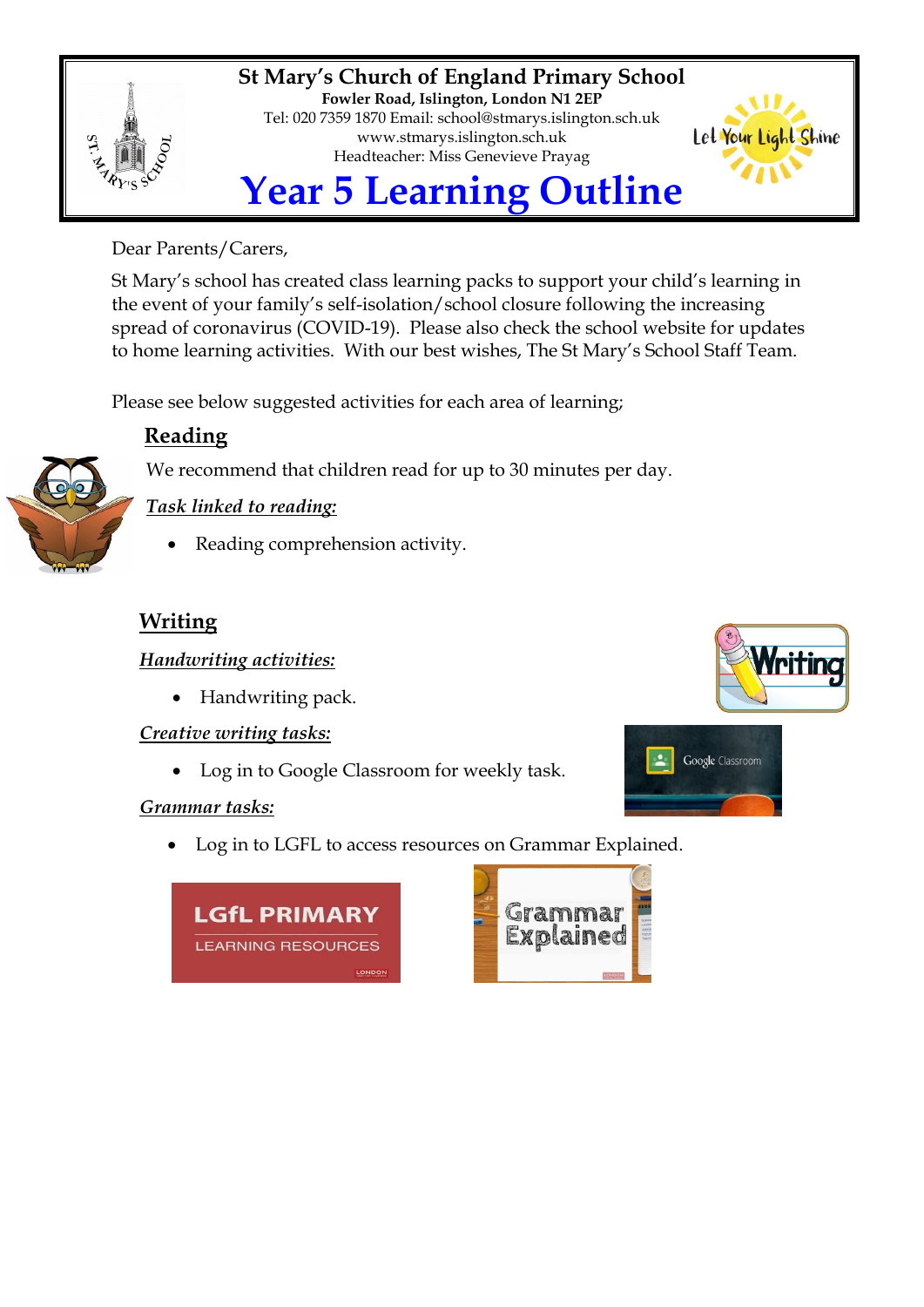

**St Mary's Church of England Primary School Fowler Road, Islington, London N1 2EP** Tel: 020 7359 1870 Email: [school@stmarys.islington.sch.uk](mailto:school@stmarys.islington.sch.uk) [www.stmarys.islington.sch.uk](http://www.stmarys.islington.sch.uk/) Headteacher: Miss Genevieve Prayag



# **Maths**

Daily mathletics using your mathletics login.

Topmarks[\(www.topmarks.co.uk\)](http://www.topmarks.co.uk/): Has a variety of free activities linked to different mathematical areas including Times tables, number bonds and mental maths.

Hit the button and the daily 10 maths challenge [\(www.topmarks.co.uk\)](http://www.topmarks.co.uk/): are good for quick fire questioning based on maths operations (addition, subtraction, multiplication and division).

## *Maths Revision pack:*

 Complete revision pack given out by class teacher, this includes: Arithmetic and fractions work.

## **Creative curriculum**

## *Science activities:*

- Creative Homework: **Forces**
	- o Create 3 different airplanes using different types of materials. Observe each plane after being thrown.
		- **Create a report, poster or powerpoint about your findings.**
		- What forces were used? Did the planes do any cool stunts? Which one was fastest? Why do you think that is? Which one went the furthest? Why do you think that is?

## *The wider creative curriculum:*

- Learning the school vision and being able to recite it off by heart. This can be found on our school website: <https://www.stmarys.islington.sch.uk/>
- **RE:** Create the story of Easter through art/ writing